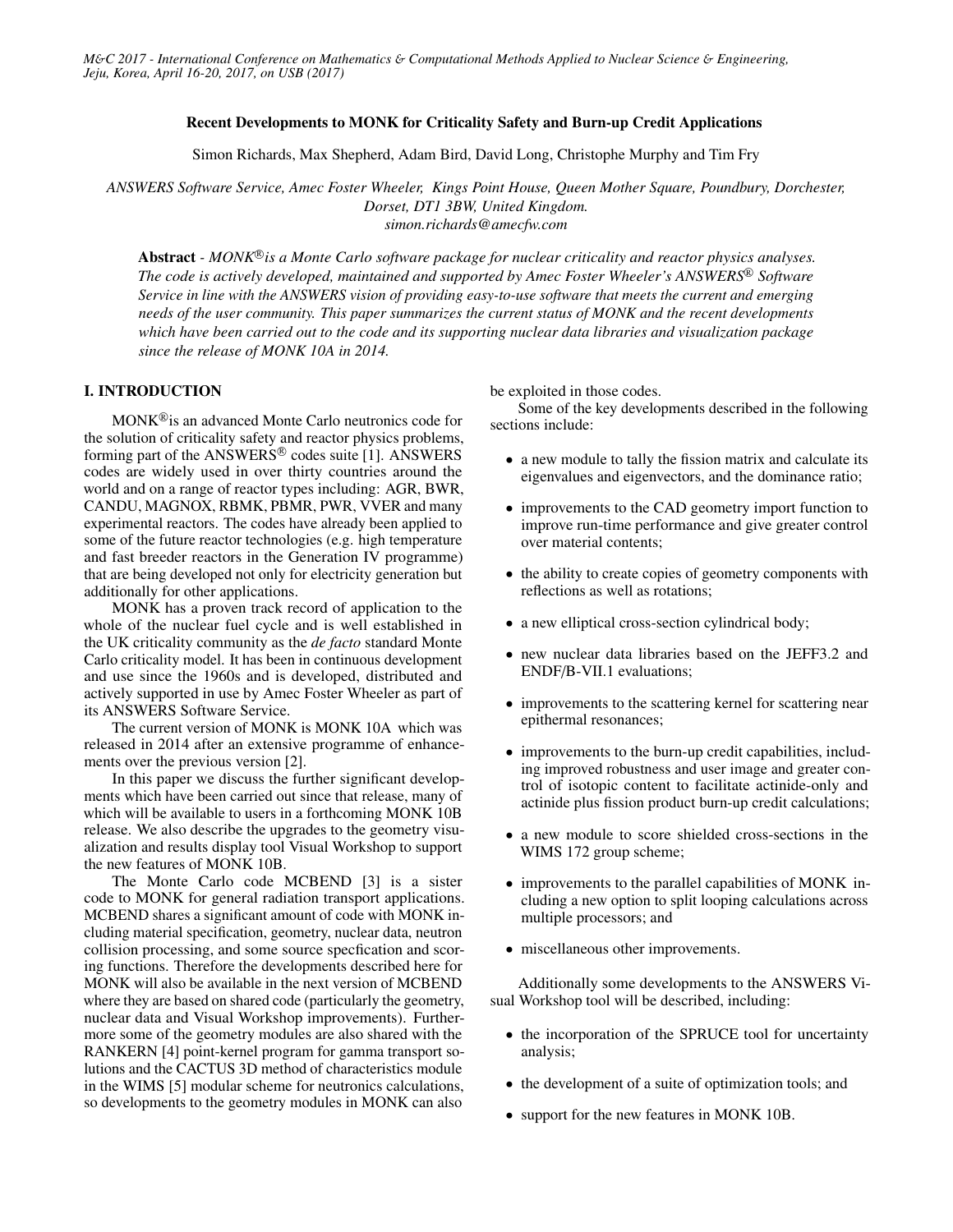#### II. FISSION MATRIX

A discretized form of the eigenvalue problem solved by MONK may be written [6]

$$
S_i = \frac{1}{k} \sum_{j=1}^{N} F_{i,j} S_j, \qquad (1)
$$

where *F* is the discrete fission matrix, *k* and *S* are the fundamental eigenpair and *N* is the number of spatial regions. Each element  $F_{i,j}$  of the fission matrix represents the number of fission neutrons born in spatial region *i* resulting from an average neutron born in spatial region *j*. The spatial discretization must consist of disjoint regions and must contain all of the fissile material in the problem.

A new module has been introduced in MONK 10B which tallies the fission matrix during the Monte Carlo tracking process. Since the size of the fission matrix is  $N \times N$  the memory requirement for storing the full fission matrix is prohibitive for practical problems. However, advantage can be taken of the fact that the fission matrix tends to be sparse, albeit with a sparsity pattern which is not known *a priori*.

A number of approaches to tallying the sparse fission matrix have been tried. One method uses geometric intuition [7] to effectively impose an *a priori* sparsity pattern, taking advantage of the knowledge that most fissions are caused by fission neutrons which were born within some local region width. However this approach suffers from the disadvantages of having to apply engineering judgement to decide on the local region width and the need to deal with non-local fissions by tallying them in the nearest region. The approximations which result from these limitations render this approach unsuitable for complex geometries.

These approximations may be removed by using a compressed-row storage scheme such as the one described in [6]. This scheme was initially implemented successfully in MONK, but that implementation was found to be inefficient for calculations with a large tally mesh and a large number of superhistories<sup>1</sup> per stage. An alternative approach based on linked lists was implemented and this has been found to be efficient in both time and memory.

MONK therefore uses a sparse storage scheme which is capable of efficiently inserting elements into the fission matrix during the Monte Carlo tracking process. The tallying of the fission matrix in MONK differs from that in some other Monte Carlo codes in that it does not use the fission bank and includes all of the fission sites arising in each superhistory.

After the fission matrix has been tallied the eigenvalues and eigenvectors for a user-requested number of eigenmodes can be computed. MONK uses the ARPACK subroutines [9] based on the Implicitly Restarted Arnoldi Method (IRAM) to compute the eigenvalues and corresponding eigenvectors. Since the elements of the fission matrix are non-negative the Perron-Frobenius theorem asserts that it has a unique largest real eigenvalue and that the corresponding eigenvector can be

chosen to be strictly positive. However there is no *a priori* reason why the IRAM method should return an eigenvector having all positive components as opposed to one have all negative components. The matrix of eigenvectors is therefore normalized such that the fundamental eigenvector is non-negative.

The eigenvalues are ordered by monotonically-decreasing magnitude and, if at least the first two eigenmodes are requested, an estimate of the dominance ratio (the ratio of the second largest to the largest eigenvalue) is calculated. The fundamental eigenvector of the fission matrix represents the stationary fission source distribution, and the convergence rate of the power iteration method is give by the dominance ratio. Therefore the fission source converges slowly in problems having a dominance ratio which is close to unity.

Experiment No. 89 in the MONK Validation Database [10] has been used here to demonstrate the fission matrix capability in MONK 10B. This experiment is LEU-COMP-THERM-048 in the ICSBEP Handbook [11], and consists of a circular array of 3 wt% uranium dioxide fuel rods on a square lattice with light water moderation and reflection. The fission matrix was tallied in a  $54 \times 54 \times 1$  mesh over the array, giving one region per pincell. The MONK geometry for this case is shown in Fig. 1 and the first nine eigenvectors of the fission matrix are shown in Fig. 2.



Fig. 1. Visual Workshop 3D ray-trace of the MONK geometry for Experiment 89.

The corresponding eigenvalues for the first nine eigenmodes are shown in Table I. The fundamental eigenvalue is very close to 1, as expected for this critical experiment. The dominance ratio for this system is determined to be 0.991796.

Work is currently underway to utilize the fission matrix in MONK both to accelerate the fission source convergence and to determine automatically when the fission source has converged. It is attractive to consider using the fission matrix in this way because each element of the fission matrix describes a property of the system which is independent of the global properties of the system (namely, for neutrons causing fissions in a given cell it captures information about which

 $<sup>1</sup>A$  superhistory comprises the histories of a source neutron and all of its</sup> fission progeny up to some maximum number of generations, *L* (typically 10). Superhistory powering [8] was introduced in MONK to eliminate biases in eigenvalue estimators and variance estimators.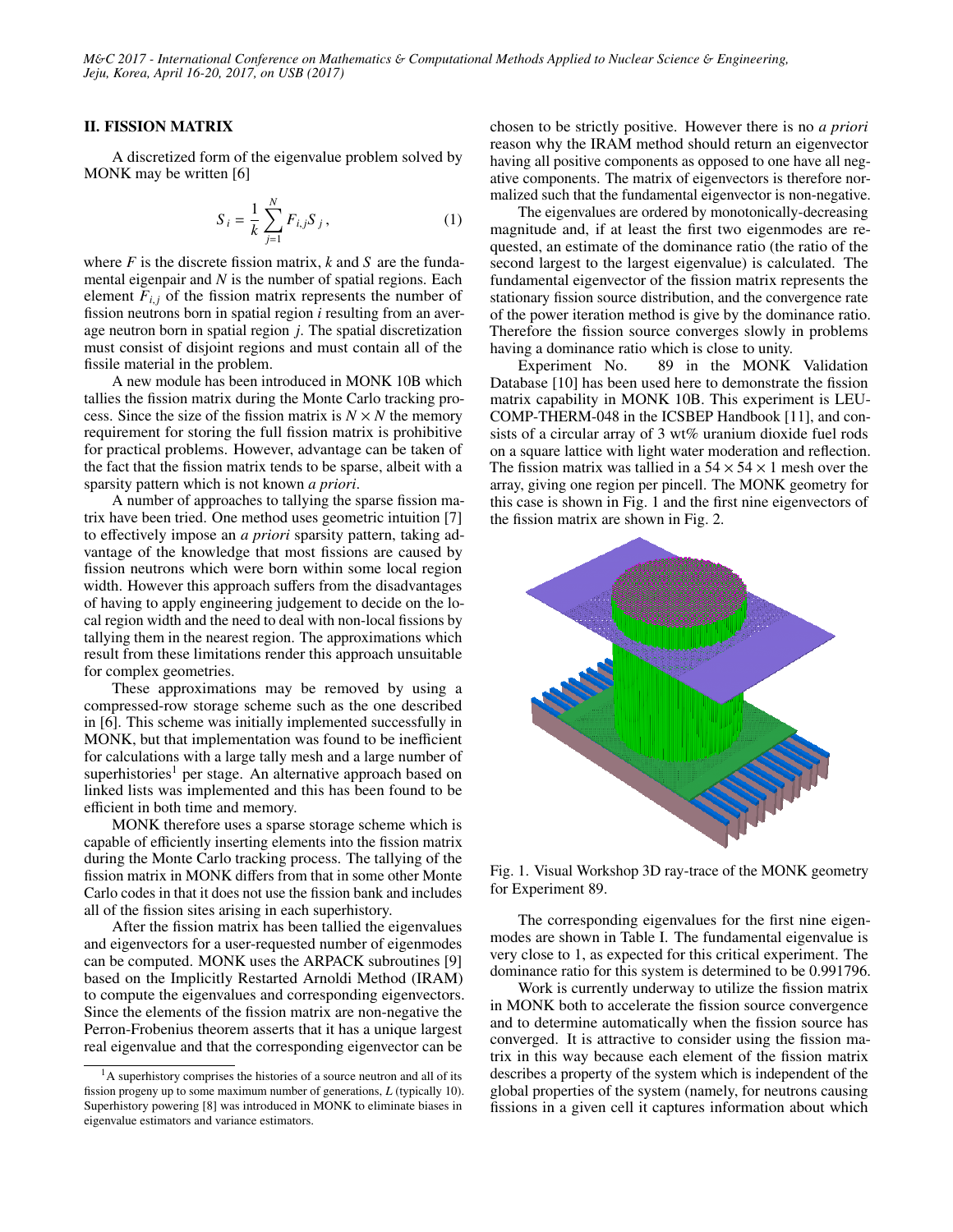

Fig. 2. The first nine eigenvectors of the fission matrix for Experiment 89, tallied in a  $54 \times 54 \times 1$  mesh.

| Mode                        | Eigenvalue | Mode | Eigenvalue |
|-----------------------------|------------|------|------------|
| $\mathbf{\Omega}$           | 0.999993   | 5    | 0.979549   |
|                             | 0.991789   | 6    | 0.972299   |
| $\mathcal{D}_{\mathcal{L}}$ | 0.991595   |      | 0.972246   |
| 3                           | 0.982376   | Ջ    | 0.967388   |
|                             | 0.982209   |      |            |

TABLE I. The first nine eigenvalues of the fission matrix for Experiment 89.

alternative cell they were born in). This means that, for an appropriately-sized mesh, the value of each element of the fission matrix will not be subject to a bias as a result of an inadequately or inappropriately converged source. Conversely the eigenvalues and eigenvectors of the fission matrix contain information from all cells of the mesh to give results which are characteristic of the system as a whole.

A number of different parameters can be calculated from the fission matrix after each stage (or batch), including:

- the absolute difference between the MONK estimate of  $k_{\text{eff}}$  and the fundamental eigenvalue of the fission matrix;
- the dominance ratio; and
- the Shannon entropy of the fundamental eigenvector of the fission matrix.

The efficacy of using these parameters as diagnostics for the convergence of the fission source distribution is currently being investigated. When suitably filtered they appear to provide a good measure of source convergence.

Since the elements of the fission matrix should converge locally, independently of the global convergence of the source distribution, they have the potential to provide additional information about the relative contributions of different regions

prior to the source being fully converged. This therefore leads to the consideration of using the fission matrix to accelerate source convergence [12, 13]. There are various ways in which the information can be exploited, some of which include weighting the fission bank neutron source distribution based on:

- the fundamental eigenvector of the fission matrix;
- the diagonal elements of the fission matrix; or
- the source distribution tallied as part of the process of normalizing the fission matrix.

Preliminary results of testing these approaches have shown some promising results, but also some difficulties relating to convergence and stability issues, as have been found by other studies (e.g. [13]).

# III. GEOMETRY

### 1. CAD Import

The MONK CAD (Computer Aided Design) import facility enables a user to import a geometry model in IGES (Initial Graphics Exchange Specification) format and perform Monte Carlo radiation transport calculations directly in that geometry without the need to convert it to a MONK geometry format.

Tracking in imported IGES geometries is generally less efficient than tracking in the native geometry packages in MONK: Fractal Geometry (FG), which uses simple body tracking; and Hole Geometry, which uses Woodcock [14] tracking. In MONK 10B the IGES import option has therefore been further developed to give:

- improved run-time performance and acceleration, using various optimizations including a voxel grid approach to reducing intersection calculations;
- increased user control of material specification;
- user control over diagnostic output;
- increased integration with the MONK code structure (reentrant loading allowing for looping calculations and error tracking with sensible messages before exiting the code); and
- improved visualization in Visual Workshop.

Table II demonstrates the improvements made in run-time performance by comparing the speed of tracking neutrons in an IGES model with that of tracking in an equivalent FG model.The performance metric used here is the average number of samples per second, i.e. the numbers in the table represent the number of samples per second completed when tracking in the FG model divided by the number of samples per second completed when tracking through the IGES model. The *k*eff estimators for these cases agree for both IGES and FG geometries to within expected statistical limits.

In terms of the user input, the main new feature is the use of *subfigures*. The material naming of model components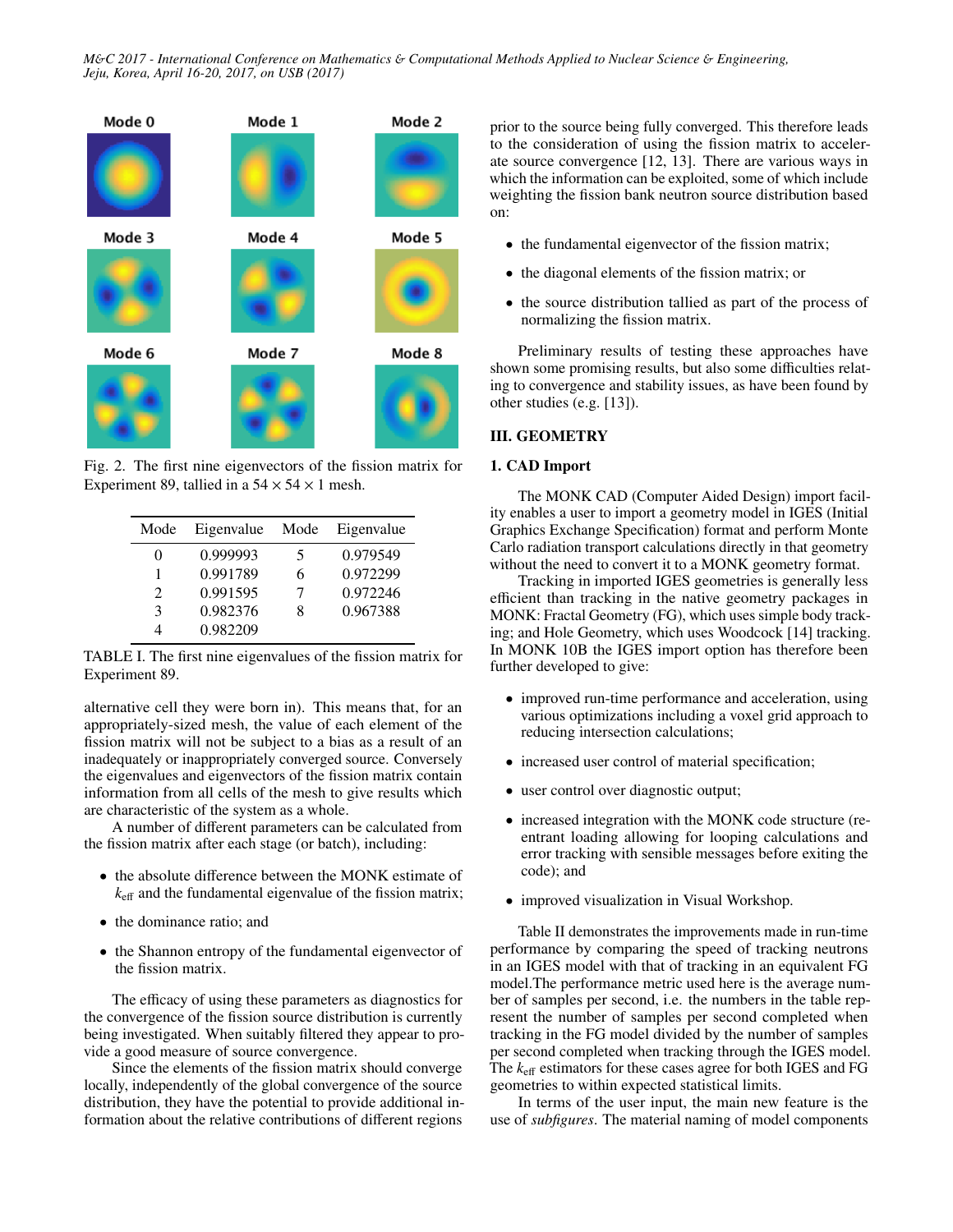| Model                  | MONK 10A<br>(FG/IGES) | <b>MONK 10B</b><br>(FG/IGES) | Speed-up<br>factor |
|------------------------|-----------------------|------------------------------|--------------------|
| <b>Transport Flask</b> | 39.0                  | 15.0                         | 2.6                |
| <b>Fuel Flask</b>      | 262.8                 | 52.9                         | 4.95               |
| Barrel Room            | 21.7                  | 121                          | 1.8                |

TABLE II. Improvements in run-time performance for imported CAD models.

within an IGES model can take one of two forms; *default* or *updated*. The default is for each subfigure instance (multiple occurrences of a unique component) to have an identical material name as the subfigure definition (unique component) which defines its geometric shape. However the option exists to update the material names in order that different subfigure instances can use different materials. As an example Fig. 3 shows a cut-away view of a model of a barrel-filled room, which has been imported in IGES format. In the original model each barrel contains a mixture of  $UO<sub>2</sub>$  and concrete, but subfigures have been used here to replace the contents of some of the barrels with void.



Fig. 3. An example of an imported CAD model with material substitution used to replace the contents of some of the barrels.

#### 2. Part Reflection

MONK features a hierarchical geometry capability in which components (or *parts*) can be defined once and used many times in the model, with an optional rotation or sequence of successive rotations. To achieve this the internal data structure defining each geometric body includes a 3D rotation matrix which is initialized to the identity matrix. If the user-specified input data for a body include a rotation then the specified rotation data are used to derive a rotation matrix. The rotation matrix associated with that body is then multiplied by this new rotation matrix. By default the body is rotated about its origin, but options exist to rotate bodies about other points, such that the resulting transformation includes a displacement of the body origin. If multiple successive rotations are requested then the body rotation matrix is multiplied by the matrix for each rotation in turn such that the resulting body

rotation matrix represents the final orientation of the body. If the body contains subsidiary geometric detail this will all be transformed with the parent body.

This powerful feature reduces the effort required to set up models, minimizes the potential for errors and reduces the QA burden. For some applications an ability to reflect bodies proves useful, leading to further reductions in time taken to set up and verify models. While some reflections can be achieved by combinations of rotations others cannot, but since reflections can also be represented as matrices, the mechanism used for rotations in MONK may easily be extended to include reflections.

MONK 10B therefore extends this capability to include reflections in a plane. Bodies can be reflected in any of the three orthogonal planes: XY, XZ or YZ. By default the plane of reflection is the plane containing the body origin, so the origin is not displaced by the reflection. However a body may optionally be reflected in any XY, XZ or YZ plane by specifying the displacement of the plane along the normal axis. A variation of this allows a body to be reflected about a plane passing through the geometric centre of the body, for bodies which have an unambiguous centre (not cones, prisms or hemispheres). Generally these additional options result in the displacement of the body origin, unless the original body origin lies in the plane of reflection. Fig. 4 shows an example in which a range of MONK simple bodies, each of which contains subsidiary geometric detail, have been reflected in the XY plane.

Reflections can be combined with rotations and further reflections to give a powerful general transformation capability.



Fig. 4. Reflections applied to a variety of MONK simple body types, each of which contains subsidiary geometric detail.

#### 3. EROD Body

The FG component of the MONK geometry package is used to define volumes of space (known as *zones*) using a range of simple geometric bodies and their unions and intersections. Many of these simple body shapes are shown in Fig. 4, each containing further geometric detail in that example.

In MONK 10B a new EROD body has been added to the set of simple bodies. This is a finite-length cylinder with an elliptical cross section, as shown in Fig. 5. It is defined by the position of the origin at the centre of the elliptical base, the major and minor radii  $(R_1 \text{ and } R_2)$ , and the height (length) of the cylinder (*H*). There are three variants (XEROD, YEROD and ZEROD) corresponding to the direction of the axis (before any reflections or rotations are applied).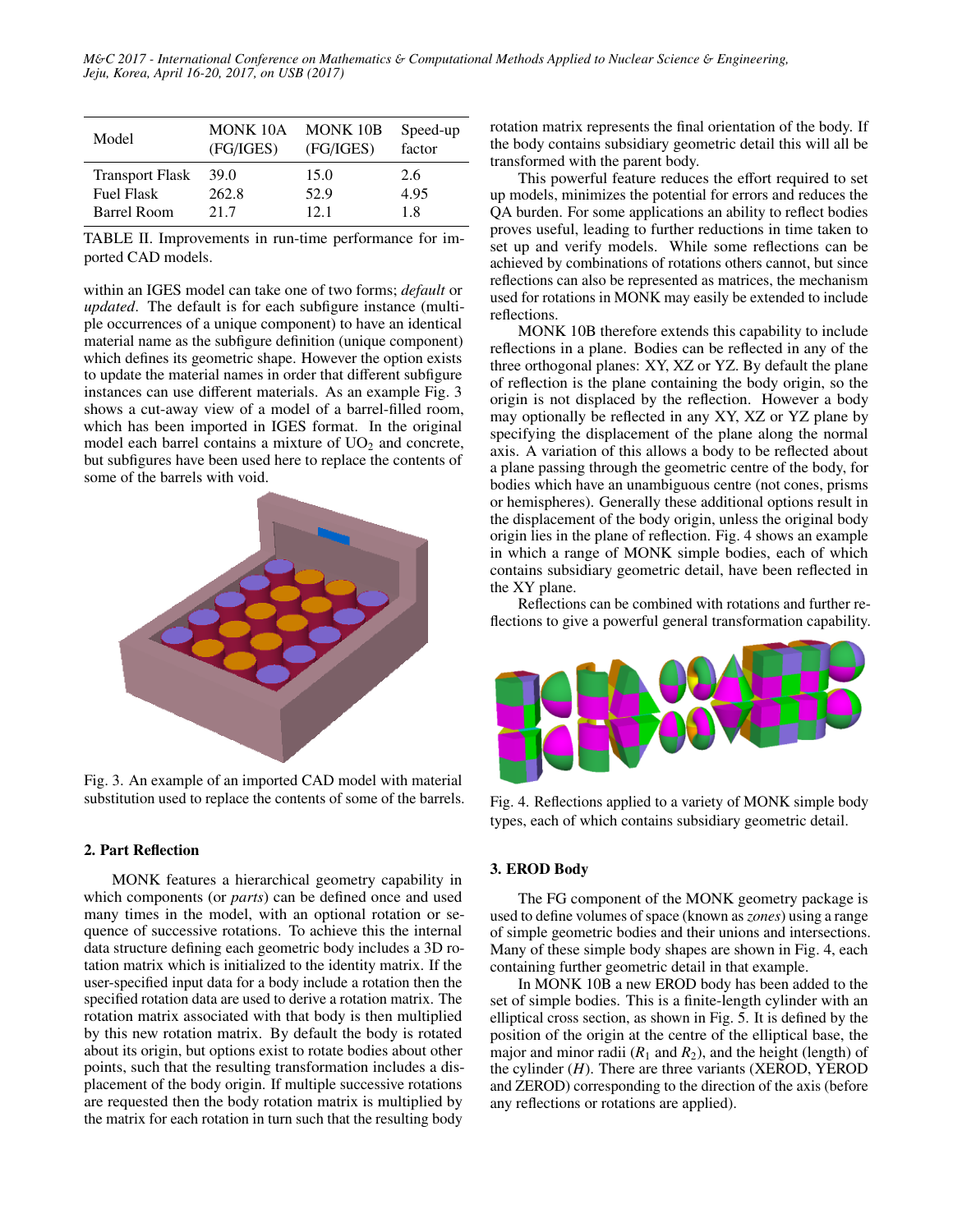

Fig. 5. Definition of an XEROD Body

### IV. NUCLEAR DATA

MONK supports nuclear data libraries in the BINGO point energy format with continuous energy collision processing, the DICE hyper-fine 13,193 group format with continuous energy collision processing, and the WIMS 172-group format with broad group collision processing. The BINGO collision processor and libraries released with MONK 10A also support run-time Doppler broadening allowing accurate representation of all material temperatures in a model without being restricted to tabulated library temperatures.

MONK data libraries are available based on a wide range on nuclear data evaluations. In addition to the JEF2.2 based libraries, which have long been the *de facto* standard in the UK criticality community, libraries based on JENDL-3 and ENDF/B-VI have also been available for many years. Additional libraries released with MONK 10A included BINGO and WIMS format libraries based on JEFF3.1, JEFF3.1.1, JEFF3.1.2, ENDF/B-VII.0 and CENDL3.0.

In addition to the previously-released libraries, the MONK 10B package will also include BINGO and WIMS libraries based on the latest JEFF3.2 and ENDF/B-VII.1 evaluations.

The latest version of the JEFF evaluated file, JEFF3.2, was released in March 2014 and included updates to a fairly large range of nuclides. The main changes to the library were:

- new evaluations in the fast energy region for  $^{235}$ U,  $^{238}$ U,  $^{239}$ Pu and  $^{240}$ Pu:
- new evaluations for minor actinides, including: <sup>232</sup>Th, <sup>233</sup>U, <sup>234</sup>U, <sup>241</sup>Am, <sup>242</sup>Cm, <sup>243</sup>Cm, <sup>244</sup>Cm, <sup>245</sup>Cm, <sup>246</sup>Cm and  $248$ Cm;
- the evaluation from JENDL-4.0 was adopted for Cnatural to correct an underestimation of the thermal capture cross-section;
- new evaluations for a number of structural materials, including Cr, Fe, Cu, Fr and W; and
- approximately 150 nuclides were adopted from the TENDL-2012 evaluated library, mainly for nuclides of lesser importance, but including some Zr isotopes.

The Hf evaluations and gamma production data for the 89 WIMS fission products, introduced in JEFF3.1.2, were retained.

The ENDF/B-VII.1 library was released in December 2011 and is the latest recommended US evaluated nuclear data file. It incorporates advances made in the five years since the release of ENDF/B-VII.0. These advances focused on neutron cross sections, covariances, fission product yields and decay data. The principle changes were:

- an increase in the breadth of neutron reaction cross section coverage, extending from 393 nuclides to 423 nuclides;
- covariance uncertainty data for 190 of the most important nuclides;
- R-matrix analyses of neutron reactions on light nuclei, including isotopes of He, Li and Be;
- resonance parameter analyses at lower energies and statistical high energy reactions for isotopes of Cl, K, Ti, V, Cr, Ni, Zr and W;
- modifications to thermal neutron reactions on fission products (isotopes of Mo, Tc, Rh, Ag, Cs, Nd, Sm, Eu) and neutron absorber materials (Cd, Gd);
- improved minor actinide evaluations for isotopes of U, Np, Pu and Am (not including  $^{235}$ U,  $^{238}$ U and  $^{239}$ Pu) and adoption of JENDL-4.0 evaluations for isotopes of Cm, Bk, Cf, Es, Fm and some other minor actinides;
- fission energy release evaluations;
- fission product yield advances for fast fission-spectrum neutrons and 14 MeV neutrons incident on <sup>239</sup>Pu; and
- a new decay sublibrary.

Following a recent review of the IAEA Transport Regulations [15] the UK Office for Nuclear Regulation (ONR) is asking licence applicants to confirm that the effects on neutron physics of lowered or raised temperatures in transport flasks will not lead to the criticality safety criterion being exceeded. Paragraph 679 of [15] states that packages shall be designed for an ambient temperature range of  $-40^{\circ}$ C to  $+38^{\circ}$ C unless specified otherwise. It is noted that significantly higher temperatures could be realized inside a flask which is subjected to fire. MONK 10B is capable of modelling materials at any temperature covered by this requirement, provided that the base temperature of the BINGO library is at or below the lowest required temperature. The generation of BINGO libraries with a base temperature of -40◦C is possible for free-gas nuclides, but the  $S(\alpha, \beta)$  data required for thermal scattering from bound nuclides (such as hydrogen in water or polythene) are currently only available at a limited number of temperatures.

The development of bound thermal scattering data at low temperatures is currently the subject of international research effort, and preliminary data are beginning to be made available. MONK 10B has been developed and tested with prototype low temperature data and will therefore be capable of utilizing low temperature BINGO nuclear data libraries when they are available.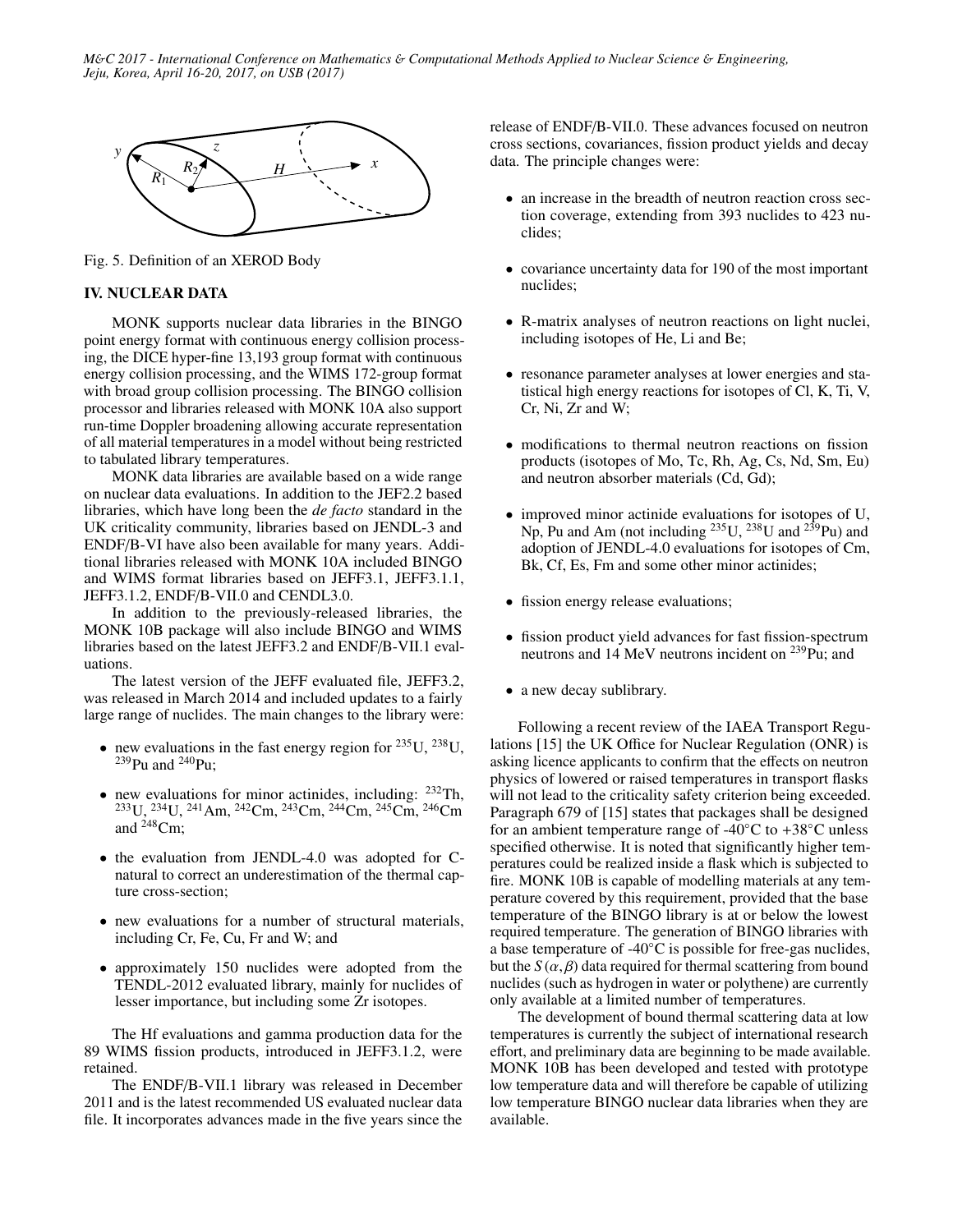| Code                                        | <b>Standard</b> |                                 | DBRC.                   |          |        | $10^5 \Delta k$ $10^5 \Delta \sigma$ |
|---------------------------------------------|-----------------|---------------------------------|-------------------------|----------|--------|--------------------------------------|
|                                             |                 | $\sigma$                        | $k_{\infty}$            | $\sigma$ |        |                                      |
| MONK (2012) 1.31316 0.00008 1.30958 0.00008 |                 |                                 |                         |          | -358   | 11.3                                 |
| <b>MONK</b> (2016)                          |                 | 1.31276 0.00006 1.30938 0.00006 |                         |          | $-338$ | 8.49                                 |
| <b>MCNP</b>                                 | 1.31137         |                                 | 0.00006 1.30791 0.00006 |          | -346   | 849                                  |

TABLE III. Comparison of standard and DBRC scattering kernels in MONK and MCNP for an infinite array of PWR pincells

#### V. SCATTERING KERNEL

The scattering kernel determines the probability of a neutron scattering from energy *E* to *E'* and from angle Ω to  $Ω'$ , i.e.

$$
\sigma_s(E \longrightarrow E', \Omega \longrightarrow \Omega') . \tag{2}
$$

At sufficiently high neutron energies the motion of the target nucleus can be neglected, leading to the *asymptotic kernel*. At thermal energies the effects of crystalline structure and molecular rotation and vibrations are important, and the secondary momentum and energy are determined from  $S(\alpha, \beta)$ data available for certain bound nuclides. At epithermal energies target motion cannot be ignored but molecular effects are less important. In these cases, and for nuclides for which  $S(\alpha, \beta)$  data are not available, a monatomic free gas model is used. The non-zero target velocity results in a small change to the relative neutron energy, and the resultant change in  $\sigma_s(E)$  should be taken into account in the scattering kernel. However it is common to neglect this effect and assume the cross-section is constant over that small energy range.

This constant cross-section approximation becomes inaccurate in the region of a neutron resonance. Neutrons scattering at a thermal or epithermal resonance may have secondary energies close to the resonance and may also upscatter. If there is also a significant capture resonance a neutron with incident energy just below the resonance may experience a higher probability of upscattering into the capture resonance. This is most significant for heavy nuclides  $(A > 200)$  with epithermal resonances involving significant scatter and capture components, such as <sup>238</sup>U for example.

The monatomic free gas model in the scattering kernel has been modified in MONK 10B to take account of this effect, using the Doppler broadening rejection correction (DBRC) treatment [16].

After sampling the target nuclide velocity by rejection an additional rejection test is applied. The target velocity is accepted if

$$
\rho < \frac{\sigma_s(E,0)}{\sigma_s^{\max}(E_\xi,0)},\tag{3}
$$

where  $\rho$  is a random number between 0 and 1, and  $\sigma_s^{\text{max}}(E_{\xi}, 0)$ <br>is the maximum cross section at zero Kelvin in the energy is the maximum cross section at zero Kelvin in the energy range  $E_{\xi}$ , given by

$$
E_{\xi} = \left(\frac{k_{\rm B}}{A}\right) \left(\sqrt{\frac{AE}{k_{\rm B}T}} \pm 4\right)^2, \tag{4}
$$

where  $k_B$  is Boltzmann's constant,  $A$  is the mass of the target nucleus and  $T$  is the temperature in Kelvin. The interval  $\pm 4$ in Eq.(4) is consistent with that used in the SIGMA1 Doppler broadening module in NJOY [17], in which the broadening integral is evaluated numerically within limits chosen such that the excluded parts of the integrand have a negligible effect on the integral.

This method requires the elastic scattering cross-section  $\sigma_s(E, 0)$  at a temperature of zero Kelvin in order to carry out the necessary Doppler broadening. These data are not currently part of a standard BINGO nuclear data library so it will be necessary to produce a library containing these data in order for the improved scattering kernel to be used in MONK.

The DBRC method was originally implemented in a development branch of MONK in 2012, and implemented in the MONK 10B trunk in 2016. Table III shows the results of one of the verification tests for the MONK implementation. This case is an infinite array of 4 wt%  $UO<sub>2</sub>$  pincells with a fuel temperature of 1200 K. This example is one of the test cases used for testing the DBRC scattering kernel in MCNP [16] and has been chosen here so that the MONK results may be compared with the MCNP results. The effect of the DBRC kernel on the reactivity in this case shows very good agreement between MONK (both the 2012 development version and the current version) and MCNP, giving confidence that the method has been correctly implemented in MONK. We note that there is a small difference in the absolute values for  $k_{\infty}$  between MONK and MCNP, which may be due to modelling or nuclear data differences (the MONK calculations were performed using JEFF3.1 data, while the source of the nuclear data used in the MCNP calculations is not given in [16]).

The effect of epithermal resonance scattering on criticality is only expected to be significant at high temperatures. The magnitude of the effect is found to be of the order of only 10 pcm for reactor criticality calculations at room temperature [18], suggesting that the resonance scattering effect does not need to be considered for criticality calculations at room temperature.

However for criticality calculations involving burn-up credit, although the final criticality calculation may be performed at room temperature, the effects of resonance scattering in the burn-up calculation which determines the irradiated fuel compositions may be important. As an example we consider the OECD/NEA burn-up credit criticality benchmark phase I-B [19]. The aim of this benchmark was to carry out inter-code comparisons of isotopic predictions as well as comparisons with high quality chemical assay measurements. The model used in this benchmark is a single  $UO<sub>2</sub>$  pincell repre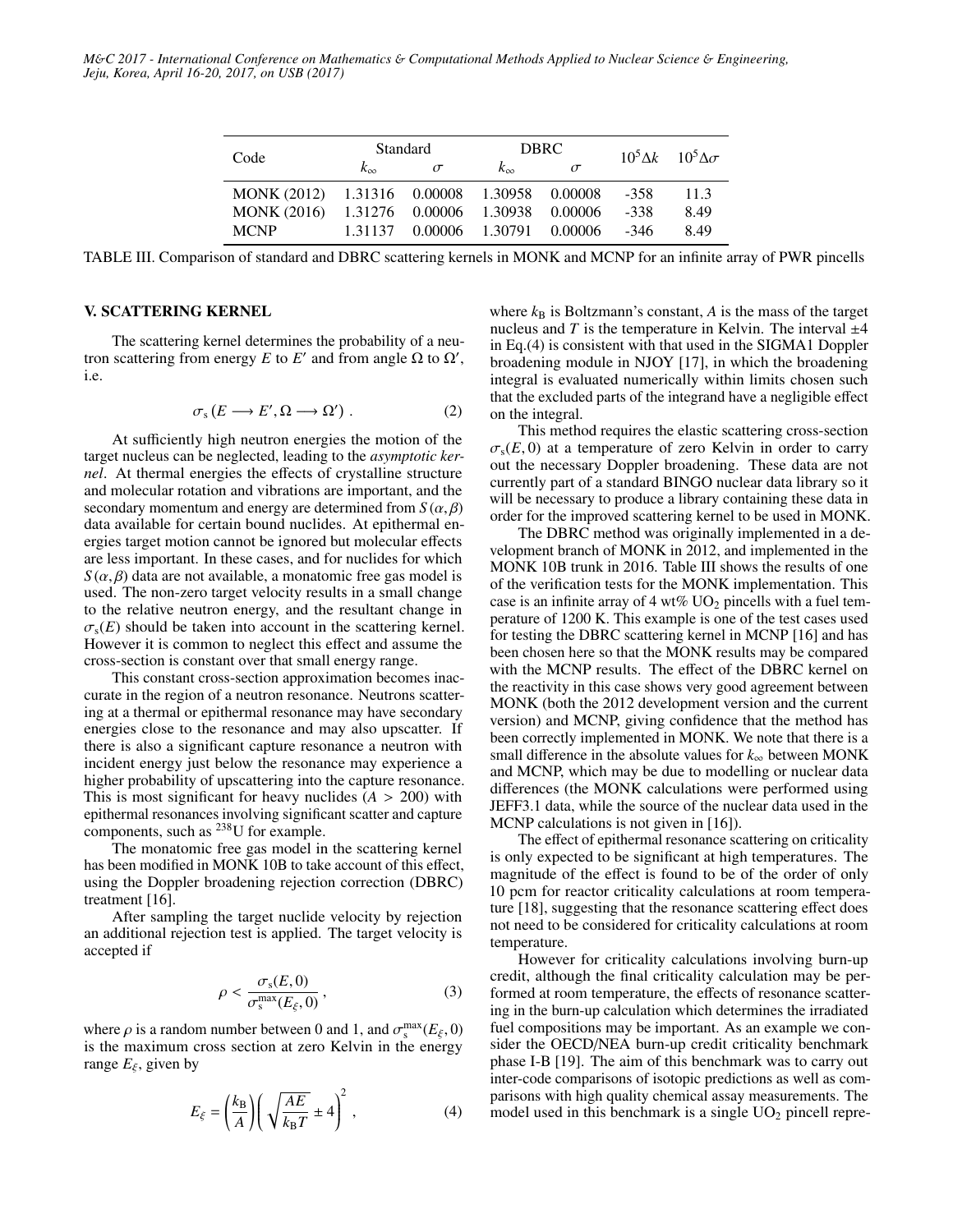senting a particular fuel assembly in a PWR. Operating history data (burn time, down time and boron concentration) are provided for four operating cycles. The benchmark specifies a fuel temperature of 841 K and three final burn-up values corresponding to different axial locations in the fuel assembly. Here we consider the case with a final burn-up of 44.34 GWd/t. To represent a burn-up credit calculation the final isotopic composition of the irradiated fuel following the four operating cycles and final cooling period of 1870.0 days is used in a room temperature criticality calculation, the results of which are presented in Table IV. These results indicate that the effect of resonance scattering at the reactor operating temperature in this case results in a reactivity increase of 210 pcm in a subsequent room temperature criticality calculation involving the irradiated fuel. This is most likely to be a result of the increased <sup>239</sup>Pu content of the irradiated fuel as a consequence of increased resonance capture.

| Scattering kernel | $k_{\text{eff}}$ | $\sigma$ | $10^5\Delta k$           |
|-------------------|------------------|----------|--------------------------|
| <b>Standard</b>   | 0.8252           | 0.0001   | $\overline{\phantom{0}}$ |
| DBRC.             | 0.8273           | 0.0001   | $+210$                   |

TABLE IV. Results of a room temperature criticality calculation using irradiated fuel compositions arising from burn-up calculations at 841 K with the standard and DBRC scattering kernels in MONK.

# VI. BURN-UP CREDIT

The spatially-dependent, point-energy burn-up methodology introduced for evaluation in MONK 10A has been upgraded to a full-release feature in MONK 10B. The Unified Tally module is used to introduce spatial discretization into the model geometry so that spatially-dependendent material burn-up can be calculated without the need to specify different model materials in different spatial zones manually. This makes burn-up models easier to set up, maintain and verify.

The method is based on the concept of *artificial materials* [20]. The geometry model can be set up without regard for the spatial dependence of material burn-up, and a Cartesian *burn-up mesh* is then overlaid on the underlying model geometry. A Monte Carlo sampling algorithm identifies which materials are present in each cell of the mesh and creates a new artificial material for each, such that there is a unique mapping between each artificial material and a corresponding user-defined material in a unique cell of the mesh. The burn-up calculation is then carried out using these artificial materials to effect the required spatially-dependent burn-up. The artificial materials need only be determined in the first cycle of the burn-up calculation, and they are then stored in an *archive file* for use in subsequent cycles or indeed subsequent calculations.

In upgrading this capability to a full-release feature a number of improvements have been carried out in MONK 10B including:

• user-defined tallying of fluxes and reaction rates in artificial materials;

- improved volume estimates and material searches for artificial materials;
- improved robustness of the new burn-up methodology; and
- user image improvements.

# 1. COWL Improvements

The COWL method in MONK is used to transfer material compositions from a *donor* model to a *receiver* model. This can be used in burn-up credit calculations to simplify the transfer of irradiated fuel materials from a reactor model to a transport or storage criticality safety model, for example. To use the method in a receiver model, the user specifies which user-defined materials are required from the donor model, and from which cells of the burn-up mesh they should be transferred. The code determines which artificial materials correspond to the requested materials in the specified cells and extracts the relevant material compositions from the archive file generated by the burn-up calculation.

In MONK 10B COWL has been improved to give users more control over the nuclides which are imported into receiver models from donor models in order to expedite actinideonly and actinide plus fission product burn-up credit calculations. The default behaviour is to import all nuclides from donor materials, but the additional controls allow the specification of lists of nuclides (fission products and/or actinides) to *include* or *exclude* from donor materials.

Burn-up calculations can be carried out in MONK either using 172-group WIMS data or BINGO point energy data. There is not a one-to-one mapping of nuclides between the two nuclear data library formats so COWL has been further developed to include nuclide mappings such that irradiated material compositions from a WIMS data donor model can be seamlessly imported into a receiver model which uses point energy BINGO nuclear data.

# VII. CROSS-SECTION TALLYING

The Monte Carlo methods used in MONK, coupled with the continuous energy treatment provided by the BINGO nuclear data libraries and collision processing mean that neutron transport can be calculated very accurately, taking resonance shielding in the resolved resonance range into account exactly. In the unresolved resonance range there are a small number of nuclides for which an enhanced resonance treatment is required, and a subgroup pre-shielding treatment is applied to the BINGO data for these nuclides.

By contrast deterministic codes, such as the ANSWERS general purpose reactor physics code WIMS [5], need to approximate the resonance shielding using approaches such as equivalence theory or the subgroup method. While these approaches are successful in many cases, they can be inadequate for some reactor geometries.

MONK 10B therefore introduces a new XT module which tallies the fluxes and reaction rates during the continuous energy Monte Carlo calculation, and uses these to calculate appropriately-shielded cross-sections in the WIMS 172 energy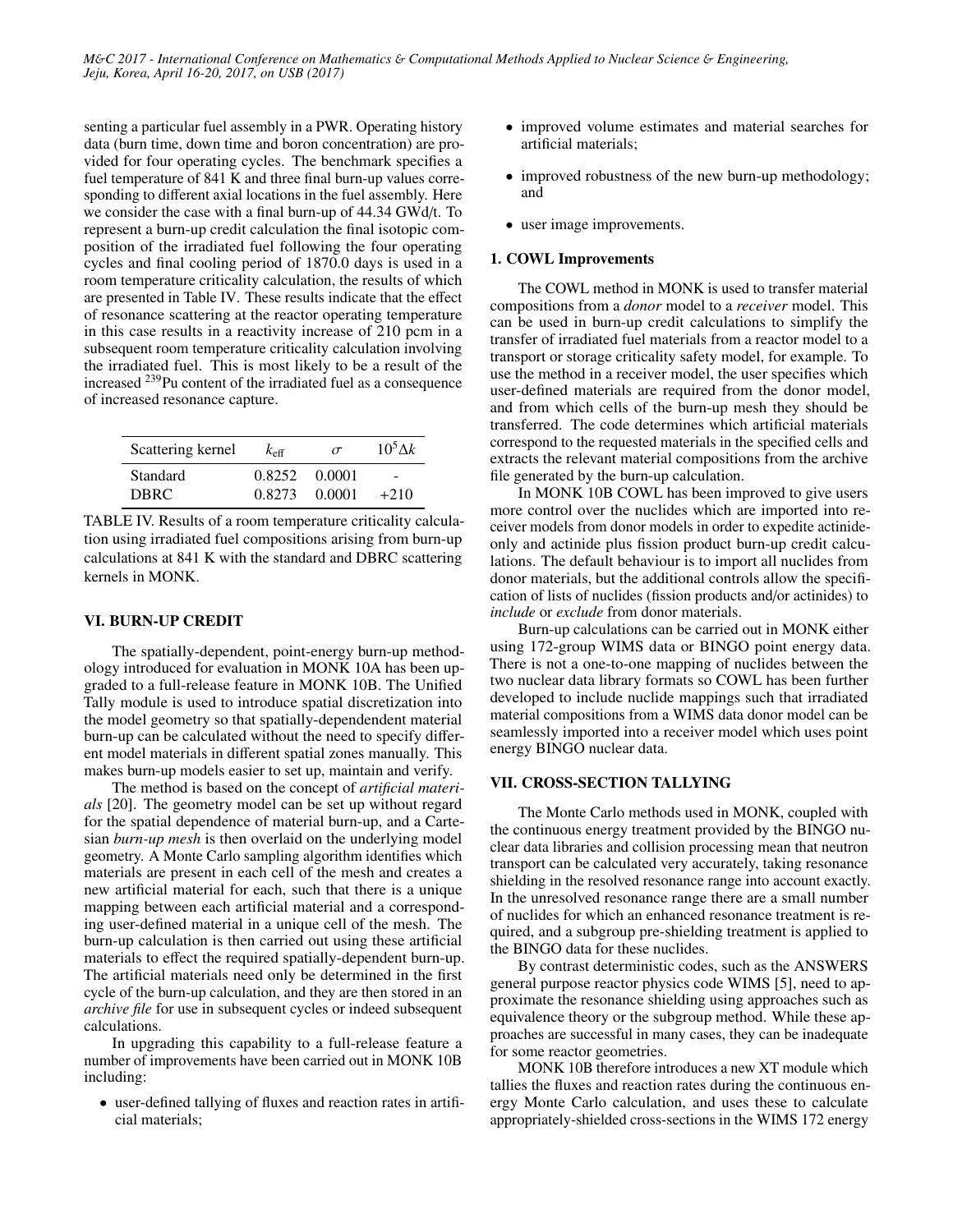group scheme for subsequent use in the WIMS code.

At each collision with nuclide *n* in material *m* the XT module tallies the collision density estimator of the neutron flux  $\phi_{n,m,g}$  and the reaction rate  $R_{n,m,r,g}$  where *g* is the energy group of the incident neutron in the WIMS 172 group scheme and *r* is the reaction, which can be one of:

- fission;
- $\bullet$  n,  $\gamma$ ;
- $\bullet$  n,2n;
- $\bullet$  n, 3n; or
- scatter.

Also tallied are the currents, scattering matrix and, in the case of fission, the fission spectrum and the number of fission secondaries in order to estimate the average number of neutrons per fission,  $\bar{v}$ .

The relationship between the reaction rate and the macroscopic cross-section  $\Sigma_{n,m,r,g}$  is given by

$$
R_{n,m,r,g} = \phi_{m,g} \Sigma_{n,m,r,g} , \qquad (5)
$$

where  $\phi_{m,g}$  is the material flux summed over all nuclides in the material material,

$$
\phi_{m,g} = \sum_{n} \phi_{n,m,g} . \tag{6}
$$

It follows from Eq.(5) that the effective, resonanceshielded macroscopic cross-sections can be obtained from the tallied reaction rates and fluxes as follows

$$
\Sigma_{n,m,r,g} = \frac{R_{n,m,r,g}}{\phi_{m,g}}.
$$
\n(7)

The corresponding microscopic cross-sections,  $\sigma_{n,m,r,g}$ <br>obtained from are obtained from

$$
\sigma_{n,m,r,g} = \frac{\Sigma_{n,m,r,g}}{N_{n,m}},
$$
\n(8)

where  $N_{n,m}$  is the number density of nuclide *n* in material *m*.<br>The quantities tallied by the module are written to a binary

The quantities tallied by the module are written to a binary file in a format which can be read by the WIMS code. Additionally the sums of the squares of these quantities are tallied and written to the output file in order to estimate the stochastic error in the Monte Carlo estimates of the derived crosssections. Optionally the tallies and derived cross-sections can be requested in the MONK output file.

Fig. 6 shows an example of cross-section data tallied in the XT module. This was generated in a model consisting of an infinitely-reflected uranium/water pincell.

WIMS has a corresponding XTBUILD module which reads the file generated by the XT module in MONK and calculates the cross-sections from Eq.(7) and Eq.(8), writing them to a WIMS interface for subsequent use by other WIMS modules.

The XT module can therefore be used to generate accurate resonance-shielded cross-section data for use in WIMS in geometries for which the approximate resonance shielding methods are inadequate.



Fig. 6. Fission cross-section for  $235$ U tallied by XT in the WIMS 172 group scheme in a simple pincell, compared with the original JEFF3.1.2 cross-section data.

### VIII. PARALLEL PROCESSING IMPROVEMENTS

Parallel processing was released in MONK 10A using OpenMPI to effect distributed memory parallelism in the 64 bit Linux version. While this did not include support for all MONK features in parallel, it did include the default outputs in a standard MONK criticality calculation and the reaction rates required for the depletion calculation in a BINGO point energy burn-up calculation. In MONK 10B support has been added for sensitivity and uncertainty (covariance) in parallel calculations, and all newly-added features are supported in parallel calculations, including those described in this paper.

A number of other improvements have been made to the running of parallel calculations, such as improving support for various additional output files including the birth store dump files and error files, and allowing the calculation to terminate cleanly and generate results in the event that the user requests the calculation to stop.

A powerful feature of MONK is its parameterization and its ability to *loop* over a set of parameter values, or carry out nested loops over several parameters. This allows sophisticated parameter surveys to be carried out with a single MONK execution from a single input file. MONK 10B introduces the ability to select specific loop iterations to run, including the ability for multiple iterations to be distributed across multiple processors to run concurrently, allowing efficient use of multiprocessor computer systems. This is unrelated to the MPI-based distributed memory parallelism described above and can be used on any multiprocessor platform by:

- launching individual iterations or groups of iterations as separate jobs;
- using simple scripts to distribute iterations across processors; or
- using Visual Workshop see Section X.3.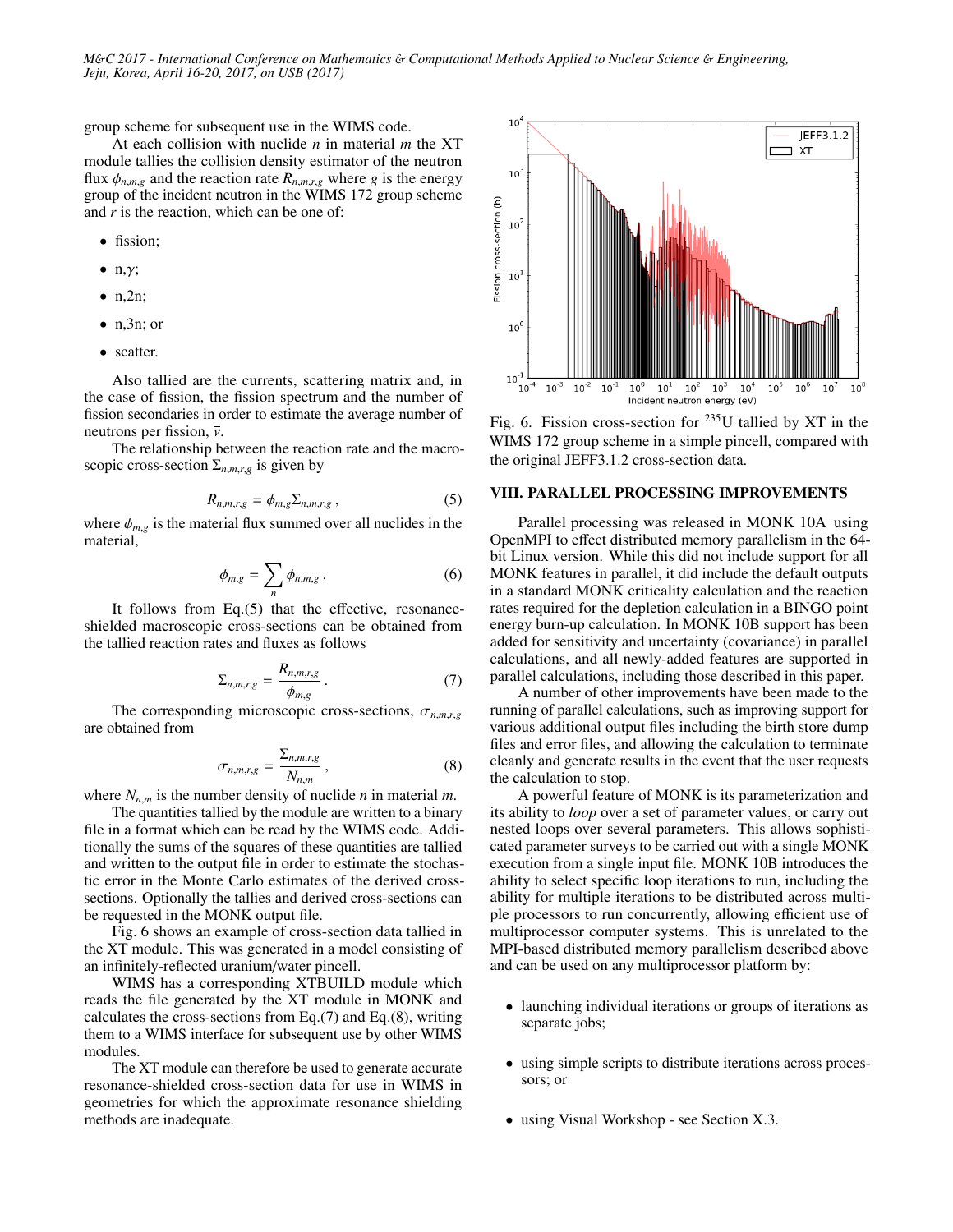# IX. MISCELLANEOUS IMPROVEMENTS

### 1. Support for Large Calculations

Increases in computer performance, and particular the use of parallel processing on high performance computers, means that it has become practical to run far more samples than has historically been possible. While calculations involving very large numbers of samples are certainly possible with earlier versions, MONK 10B includes better support for such calculations, with the option to display results to greater precision, and the replacement of 32-bit integer counters with alternatives which are not limited to  $2^{31} - 1$  samples.

### 2. Interim Tallies

Developments to the Unified Tally module allow interim flux tallies to be produced at any stage(s) of the calculation, in addition to the final flux tallies which are produced at the end of the calculation.

This feature also allows users to specify a target standard deviation for Unified Tally fluxes, and for the calculation to terminate when this standard deviation is reached on all of the requested flux tallies.

# X. VISUAL WORKSHOP

Visual Workshop is the ANSWERS tool for visualizing and verifying model geometries using 2D and 3D ray-trace views and a 3D wire-frame display. A particular benefit of this tool is that the ray tracing engine is built from the same geometry source code as the physics models giving maximum possible confidence that the model geometry as displayed is the same as that sampled by the physics codes.

In addition to displaying the model geometry, Visual Workshop has a comprehensive capability for displaying model results, superimposed on the model geometry in many cases. It also contains an input file editor, and a tool for running calculations, thus forming a complete, integrated development environment for MONK and other ANSWERS products.

#### 1. Uncertainty Analysis

A major new feature in the next version of Visual Workshop (version 3C) will be a tool known as SPRUCE, shown schematically in Fig. 7. This is designed for uncertainty analysis and allows multiple calculations to be run in which parameters defining the model geometry and material compositions are sampled from statistical distributions.

Parameters can be sampled from a range of different probability density functions, including:

- normal;
- truncated normal;
- uniform; and
- beta distributions

using a number of difference sampling strategies, including:



Fig. 7. Schematic of the SPRUCE tool for uncertainty analysis.

- Monte Carlo;
- stratified; and
- Latin hypercube.

Based on the selected parameters, probability distributions and sampling strategy SPRUCE automatically launches the required calculations (optionally distributed across multiple processors). The tool then extracts the requested uncertain results and allows the user to plot them against the sampled parameters or export them for further analysis, greatly simplifying these kinds of uncertainty and sensitivity analyses.

Uncertainty quantification is an imortant research area in criticality analysis and it is likely that future developments to Visual Workshop will include methods for more formal, rigourous calculations to support bias estimation in Monte Carlo criticality calculations. In particular the use of maximum likelihood estimators and extreme value theory is currently being investigated [21].

#### 2. Optimization Tools

A suite of optimization tools is being developed for Visual Workshop, including:

- a goal-seeking algorithm [22] for determination of critical size and safe mass limits; and
- various optimization algorithms to search for the most critical configuration.

#### 3. Support for MONK 10B

The next release of Visual Workshop will include support for new features of MONK 10B including:

- correct display of reflected bodies in 2D/3D ray-trace and 3D wireframe views;
- display of EROD bodies;
- display of the eigenvectors of the fission matrix; and
- a *split loops across multiple processors* option to run multiple loops concurrently.